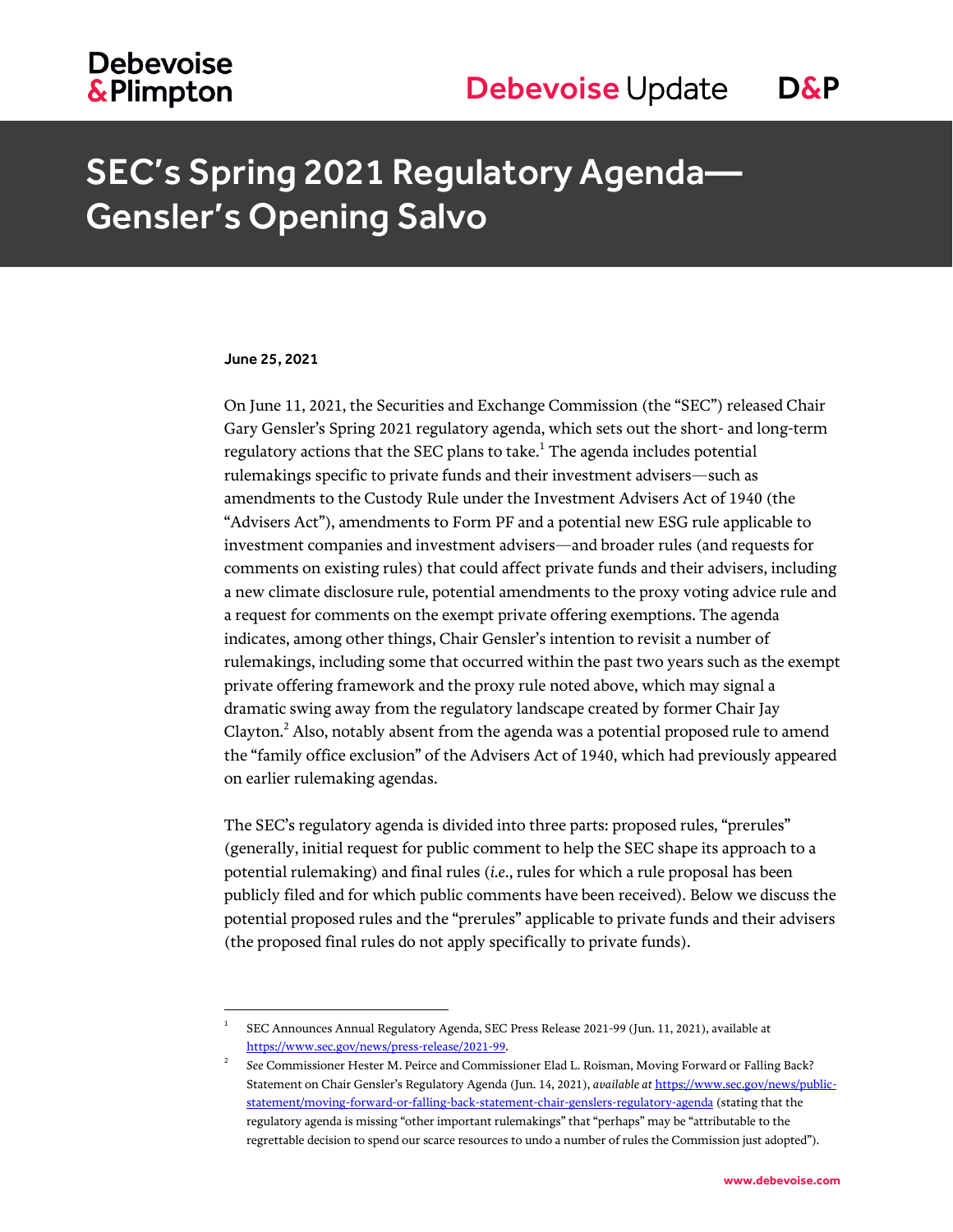#### Proposed Rule Stage.

 $\overline{a}$ 3

- *ESG*. Potential new requirements for investment advisers and investment companies relating to ESG factors including ESG claims and related disclosures. This proposed rule would originate from the SEC's Division of Investment Management and appears to be separate and distinct from a "climate disclosure" rule the SEC is proposing from its Division of Corporation Finance. This dual approach could reflect the SEC's recognition of the distinction between climate issues and ESG issues as well as a "sequenced" approach to climate and ESG disclosure requirements for which the SEC sought public comments earlier this year.
- *Custody Rule*. Potential amendments to Rule 206(4)-2 under the Investment Advisers Act of 1940 regarding the custody of funds or investments of clients of investment advisers. In March of 2019, the SEC staff solicited comments on custody issues relating to (i) transactions that are not processed or settled on a delivery-versuspayment (DVP) basis and (ii) digital assets, $^3$  and the potential proposed rule likely will address these issues in some manner.
- *SPACs*. Potential amendments related to SPACs.
- *Form PF*. Potential amendments to Form PF, which may result in additional disclosures of counterparties and counterparty risk.
- *Incentive-Based Compensation*. The SEC (along with a number of other regulatory agencies) plans to re-propose regulations and guidelines with respect to incentivebased compensation practices as required by Section 956 of the Dodd Frank Act, which may have an effect on private fund carried interest.

Although not generally applicable to private funds or their investment advisers, the SEC is also considering potential new rules and rule amendments relating to (i) a range of public disclosures, including on climate change, human capital management, resource extraction, corporate board diversity and cybersecurity, (ii) proxy voting advice, (iii) rule 17a-7 under the Investment Company Act of 1940 concerning the exemption of certain purchase or sale transactions between an investment company and certain affiliated persons, (iv) the regulation of money market funds, (v) Investment Company Act open-end fund liquidity and dilution management, and (vi) beneficial ownership reporting of security-based swaps.

Paul G. Cellupica, Deputy Director and Chief Counsel, SEC Division of Investment Management, Letter to Karen Barr, Investment Adviser Association, Engaging on Non-DVP Custodial Practices and Digital Assets: Investment Advisers Act of 1940: Rule 206(4)-2 (Mar. 12, 2019).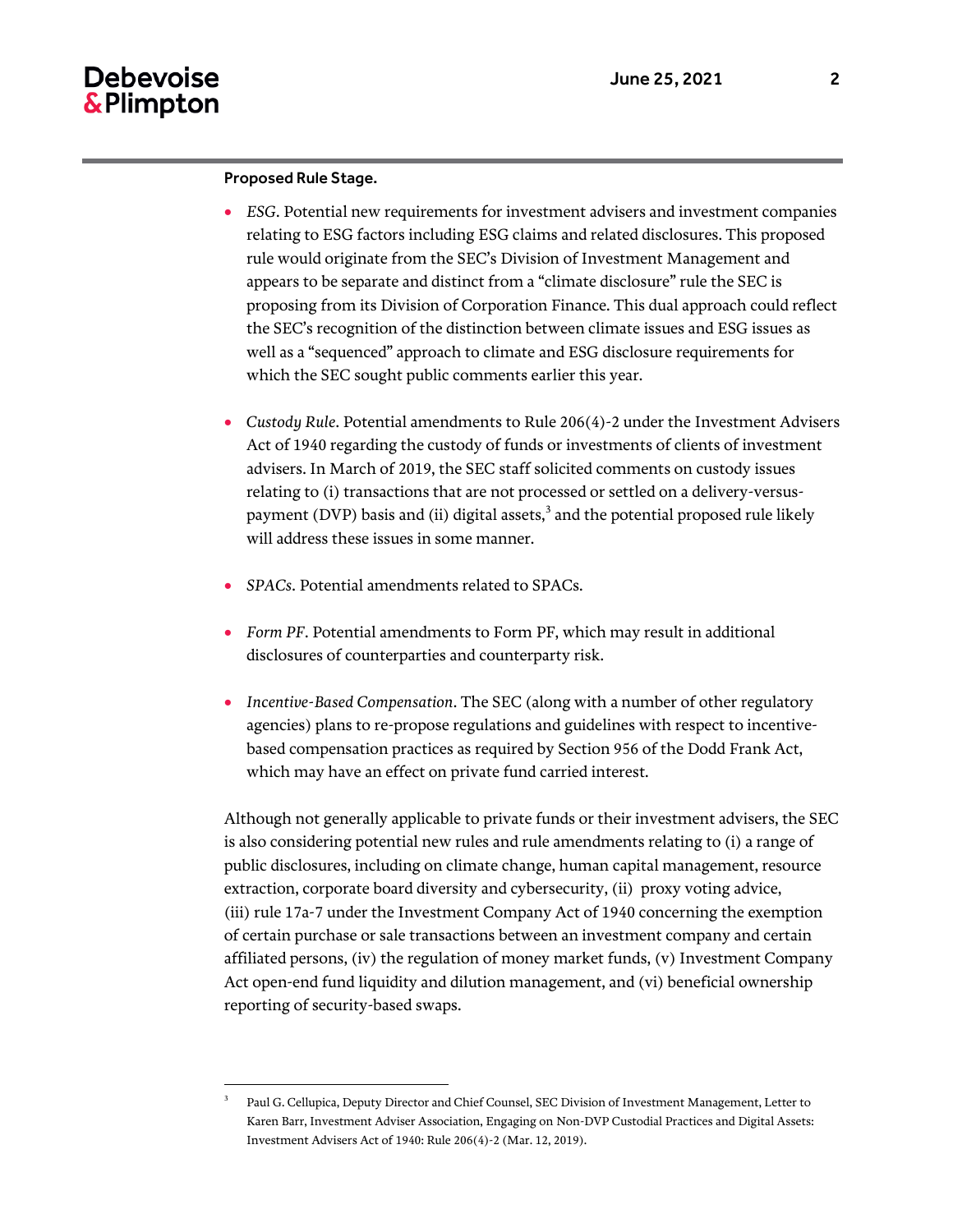### Pre-Rule Stage.

l

The SEC staff is also considering recommending that the SEC seek public comments on the following areas:

- *Exempt Offerings*. Areas of focus include:
	- *Accredited Investor Definition*: the financial thresholds in the accredited investor definition in Regulation D under the Securities Act of 1933 (the SEC had previously declined to change the financial thresholds in the accredited investor definition when it adopted amendments to such definition in August of 2020<sup>4</sup>), and it appears that the SEC may seek to increase those thresholds;
	- *Regulation D Information*: the information required to be made available regarding Regulation D offerings (the SEC had previously sought comments on a proposed rule regarding Form D and its content, particularly relating to Rule  $506(c)$  offerings, in July 2013<sup>5</sup>), and the SEC may look to require private issuers to provide more information to both potential investors and the SEC $\mathrm{^6;}$  and
	- *Integration of Offerings*: the integration framework for registered and exempt offerings (the SEC had previously addressed the integration framework for exempt offerings in November of 2020);<sup>7</sup> consistent with the discussion above, this appears to reflect a potential rollback of the "principles-based" integration framework adapted in 2020.
- *Third-Party Service Providers*. The role of certain third-party service providers (*e.g.*, index providers and model providers) in the asset management industry. This follows on earlier public statements by then-Director of the Division of Investment

<sup>4</sup> Accredited Investor Definition, SEC Release No. 33-10824 (Aug. 26, 2020).

<sup>5</sup> Amendments to Regulation D, Form D and Rule 156 under the Securities Act, SEC Release No. 33-9416 (Jul. 10, 2013). See also Commissioner Allison Herren Lee, Leveraging Regulatory Cooperation to Protect America's Investors (May 21, 2021), available a[t https://www.sec.gov/news/speech/lee-2021-section-19d-conference](https://www.sec.gov/news/speech/lee-2021-section-19d-conference) (calling for the SEC to "re-vist the 2013 Regulation D proposal).

<sup>6</sup> Commissioner Allison Herren Lee, Statement on Amendments to the Exempt Offering Framework (Nov. 2, 2020), available a[t https://www.sec.gov/news/public-statement/lee-harmonization-2020-11-02](https://www.sec.gov/news/public-statement/lee-harmonization-2020-11-02) (dissenting in part due to concerns about "blurring of lines between public and private markets" and the permission of nonpublic issuers to have expanded access to investors).

<sup>7</sup> Facilitating Capital Formation and Expanding Investment Opportunities by Improving Access to Capital in Private Markets, SEC Release No. 33-10884 (Nov. 2, 2020).